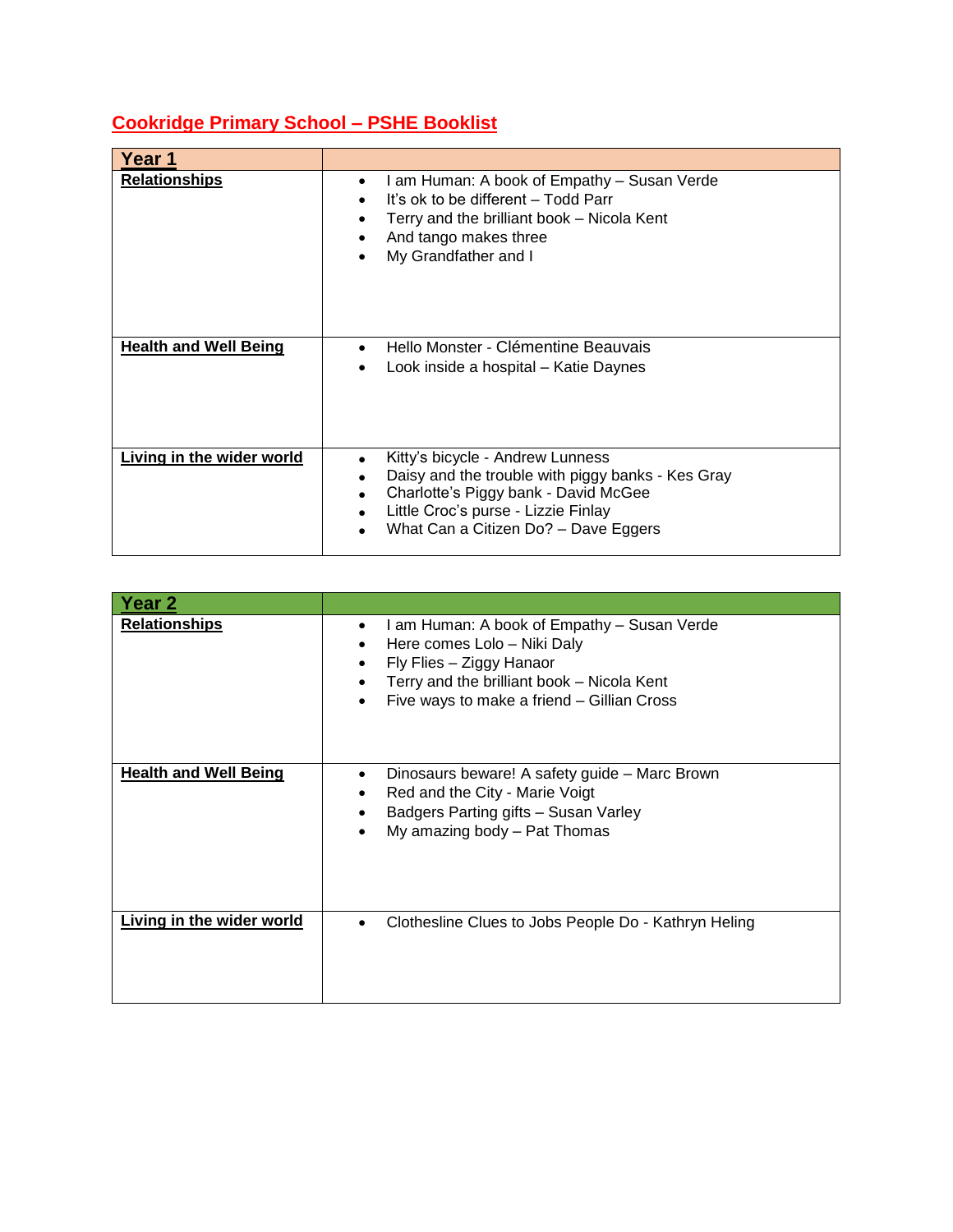| Year 3                       |                                                                                                                                                                                                                                       |
|------------------------------|---------------------------------------------------------------------------------------------------------------------------------------------------------------------------------------------------------------------------------------|
| <b>Relationships</b>         | I am Human: A book of Empathy - Susan Verde<br>The Kiss - Linda Sunderland<br>Five ways to make a friend - Gillian Cross<br>Bad Girls - Jaqueline Wilson<br>Love You Forever - Robert Munsch                                          |
| <b>Health and Well Being</b> | Keeping Safe (Healthy Me) - Katie Woolley<br>Good Enough to Eat: A Kids Guide to Food and Nutrition - Lizzy<br>Rockwell<br>The Tooth Book: A Guide to Healthy Teeth and Gums - Edward<br>Miller<br>Olivers Vegetables - Vivien French |
| Living in the wider world    | All Are Welcome - Alexandra Penfold<br>The Proudest Blue - Ibtihaj Muhammad<br>Amazing Grace - Mary Hoffman                                                                                                                           |

| <b>Year 4</b>                |                                                                                                                                                                                                                                                                                       |
|------------------------------|---------------------------------------------------------------------------------------------------------------------------------------------------------------------------------------------------------------------------------------------------------------------------------------|
| <b>Relationships</b>         | am Human: A book of Empathy – Susan Verde<br>The magic paintbrush - Julia Donaldson<br>Rosa, Nikki Giovanni                                                                                                                                                                           |
| <b>Health and Well Being</b> | Epic Tales of Triumph and Adventure – Simon Cheshire<br>Oh the places you'll go $-$ Dr Seuss<br>Wonder Goal! - Micheal Foreman<br>The wrong start $-$ A poem by Marchette Chute<br>Alexander and the Terrible, Horrible, No Good, Very Bad Day -<br>$\bullet$<br><b>Judith Viorst</b> |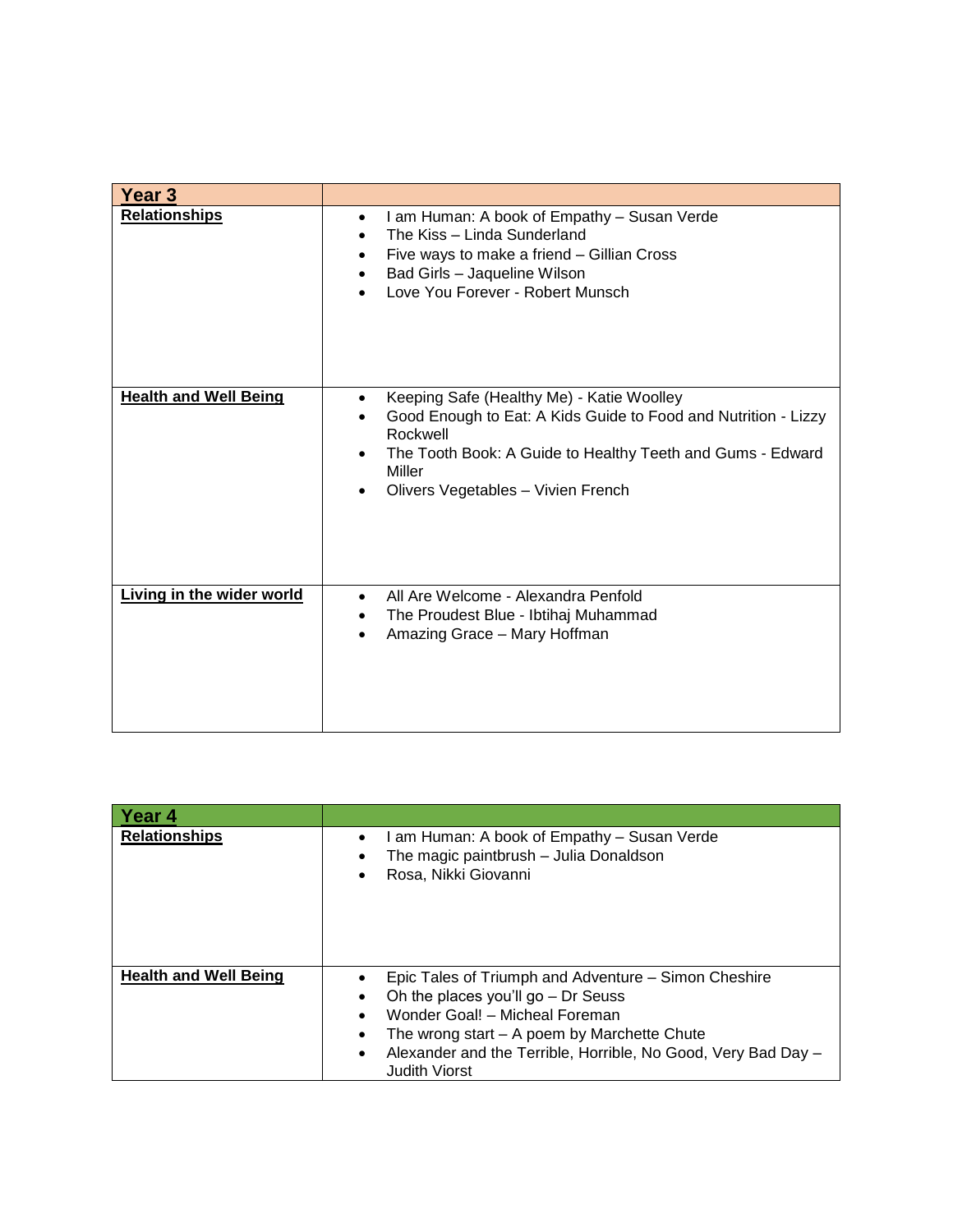|                           | Let's Talk About Girls, Boys, Babies, Bodies, Families and<br>$\bullet$<br>Friends: About Girls, Boys, Babies, Bodies, Families & Friends -<br>Robie, H. Harris<br>Smelly Melly: Personal Hygiene for Kids and Little Monsters -<br>$\bullet$<br><b>Tony Densley</b><br>What's happening to me (girls), Susan Meredith<br>$\bullet$<br>What's happening to me (boys), Alex Frith<br>$\bullet$ |
|---------------------------|-----------------------------------------------------------------------------------------------------------------------------------------------------------------------------------------------------------------------------------------------------------------------------------------------------------------------------------------------------------------------------------------------|
| Living in the wider world | Here we are – Oliver Jeffers<br>What A Waste: Rubbish, Recycling, and Protecting our Planet -<br>$\bullet$<br>Jess French<br>Food and Fair Trade (Putting the Planet First) – Paul Mason<br>$\bullet$                                                                                                                                                                                         |

| Year 5                       |                                                                                                                                                                                                                   |
|------------------------------|-------------------------------------------------------------------------------------------------------------------------------------------------------------------------------------------------------------------|
| <b>Relationships</b>         | I am Human: A book of Empathy - Susan Verde<br>$\bullet$<br>Respect: Consent, Boundaries and Being in Charge of YOU -<br>Rachel Brian<br>The worry website – Jaqueline Wilson<br>Willow finds a way - Lana Button |
| <b>Health and Well Being</b> | Wonder - R. J Palacio<br>Beegu - Alexis Deacon<br>The sissy duckling, Harvey Fierstein<br>The boy with pink hair - Perez Hilton<br>Giraffe's can't dance, Giles Andreae                                           |
| Living in the wider world    | The Children's Book of Money Sense - Sophie Giles<br>Too Small to Fail - Morris Gleitzman                                                                                                                         |